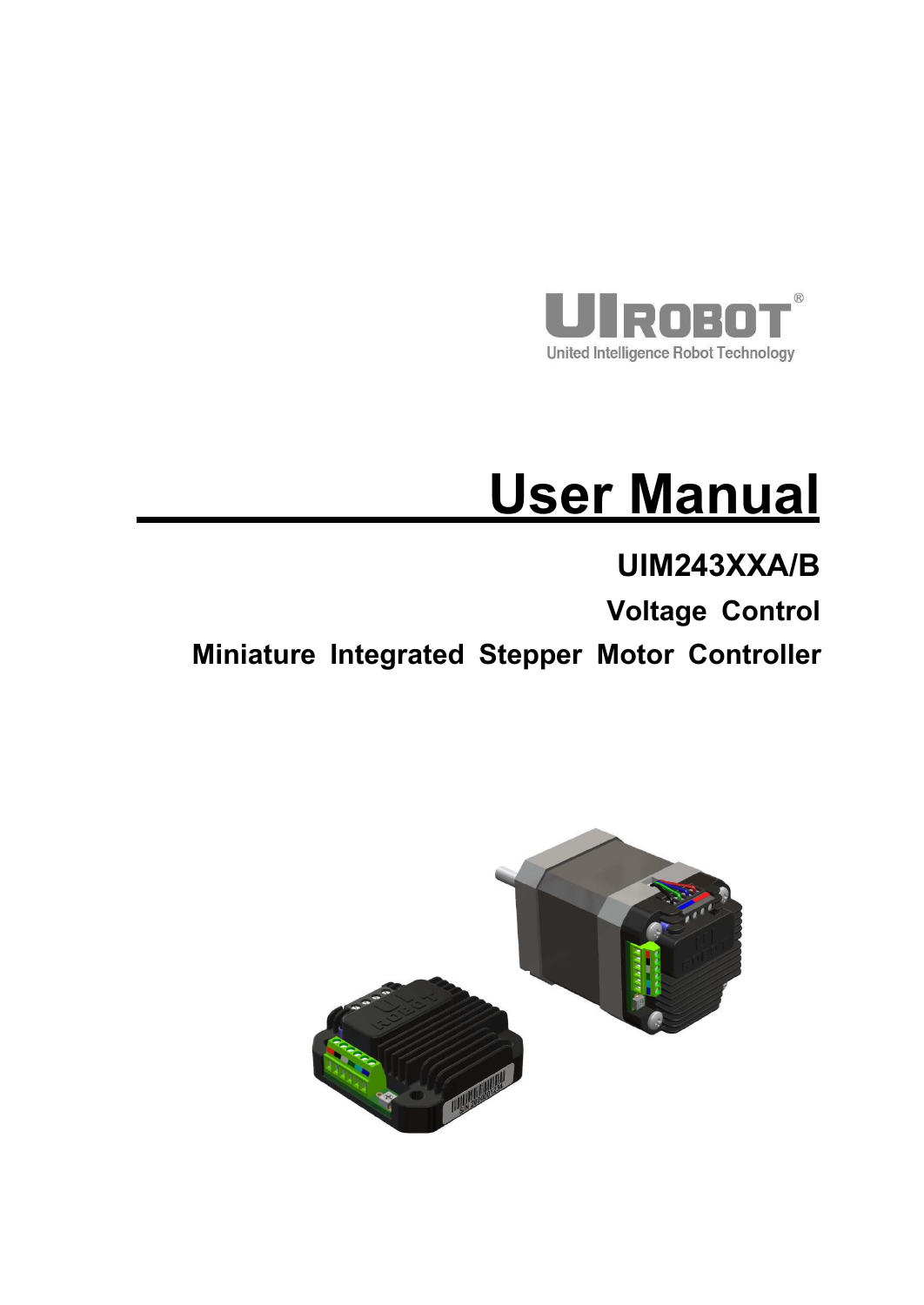Please pay attention to the following before using the UIROBOT products:

- UIROBOT products meet the specification contained in their particular Data Sheet.
- UIROBOT will only work with the customer who respects the Intellectual Property (IP) protection.
- Attempts to break UIROBOT's IP protection feature may be a violation of the local Copyright Acts. If such acts lead to unauthorized access to UIROBOT's IP work, UIROBOT has a right to sue for relief under that Act.

Information contained in this publication regarding controller applications and the like is provided only for your convenience and may be superseded by updates. It is your responsibility to ensure that yourapplication meets with your specifications. UIROBOT MAKES NO REPRESENTATIONS OR WARRANTIES OF ANY KIND WHETHER EXPRESS OR IMPLIED, WRITTEN OR ORAL, STATUTORY OR OTHERWISE, RELATED TO THE INFORMATION, INCLUDING BUT NOT LIMITED TO ITS CONDITION, QUALITY, PERFORMANCE, MERCHANTABILITY OR FITNESS FOR PURPOSE. UIROBOT disclaims all liability arising from this information and its use. Use of UIROBOT products in life support and/or safety applications is entirely at the buyer<sup>'</sup>s risk, and the buyer agrees to defend, indemnify and hold harmless UIROBOT from any and all damages, claims, suits, or expenses resulting from such use. No licenses are conveyed, implicitly or otherwise, under any UIROBOT intellectual property rights.

#### **[Trade Mark/ Layout-design/Patent]**

The UIROBOT name and logo are registered trademarks of UIROBOT Ltd. in the P.R. China and other countries. UIROBOT's UIM24XXX series Step Motor Controllers, UIM25XX series CAN-RS232 Converter and their layout designs are patent protected.

#### **[ UIM243XXA/B Ordering Information ]**

In order to serve you quicker and better, please provide the product number in following format.

#### **UIM243XX PART NUMBERING SYSTEM**



Examples: UIM243C04BP;UIM243L02B;UIM243L02AT

\*Note: when the Peak Current is 8A, the stepper controller equipped with Regeneration-discharge modular. Examples of Control Connector options:





**T:** Screw Terminal **P:** Rectangular Plug / Socket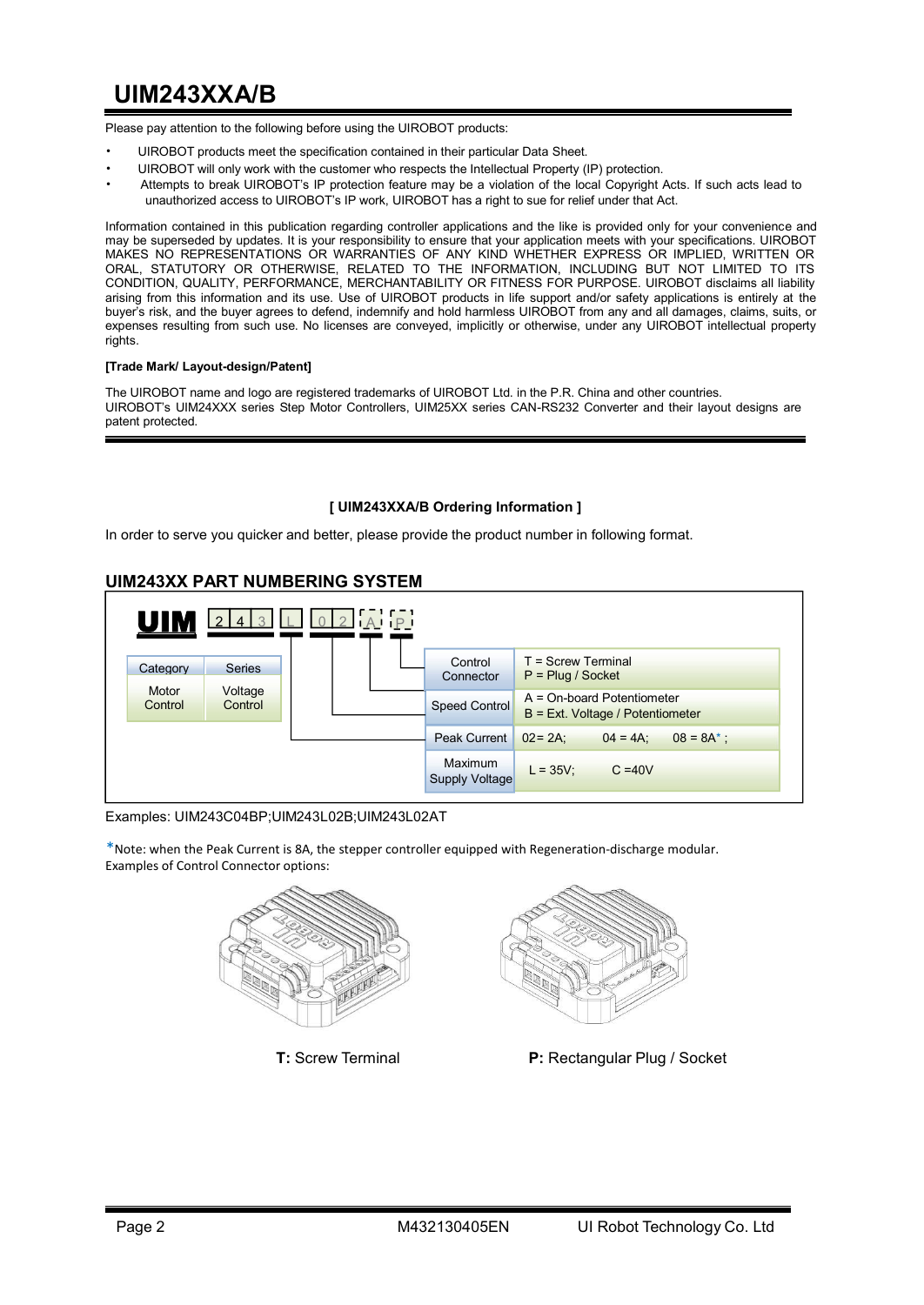## **UIM243XX A / B Voltage Control Miniature Integrated Stepper Motor Controller**

#### **Miniature Integral Design**

- Miniature size 42.3mm x 42.3mm x 16.5mm (L x W x H)
- $-$  Integrally designed to fit onto motors seamlessly, as well as work standalone
- Die-cast aluminum enclosure, improved heat dissipation and durability

#### **Motor Driver Features**

- $-10 40$ VDC \*input voltage, Max 2A  $\sim$  4A adjustable phase current
- $-$  16th micro-stepping
- Dual full H-bridge with PWM constant current control

 $*$ UIM243L02: 10 - 30VDC, UIM243C04: 10 - 40VDC

#### **Control Features**

- Embedded microcontroller
- $-$  Self pulse generation, automatic run on power-up
- Speed control through on-board trimmer 0.15 1900 RPM (UIM243XXA)
- Speed control through external potentiometer 0.15 1900 RPM (UIM243XXB)
- Speed control through 0 5V voltage input 0.15 1900 RPM (UIM243XXB)
- 0.3 seconds acceleration period
- Switch control run/stop, direction, enable/shutdown
- Automatic current reduction / power saving

## **GENERAL DESCRIPTION**

UIM243XXA/B stepper motorcontroller is a microprocessor embedded, voltage control, miniature stepper motor controller. UIM243XX is integrally designed to fit onto stepper motors, and is simple to control. With UIM243XXA/B, the motor speed can be controlled by an analog voltage. It is simple, stable and low cost. UIM24302 can provide 0 - 2A adjustable phase current through 10 ~ 30VDC input voltage. UIM24304 can provide 0 - 4A adjustable phase current through  $10 \sim 40$ VDC input voltage.

The microprocessor of the UIM243XXA/B is capable to ramp up the current speed to the desired speed. It is possible to jump to 1900 rpm in 0.3 seconds. This feature makes the sudden increase of the desired speed become possible. With the UIM243XX, the motor speed can be controlled by an analog voltage in three optional ways: 1) the on-board trimmer (UIM243XXA), 2) an external potentiometer (UIM243XXB) or, 3) an external voltage (UIM243XXB). UIM243XX controllers can run the motor without user control device. At the same time, with the high-speed current compensation function, UIM243XX can compensate the effects caused by counter electromotive force, which is produced in high-speed motor turning.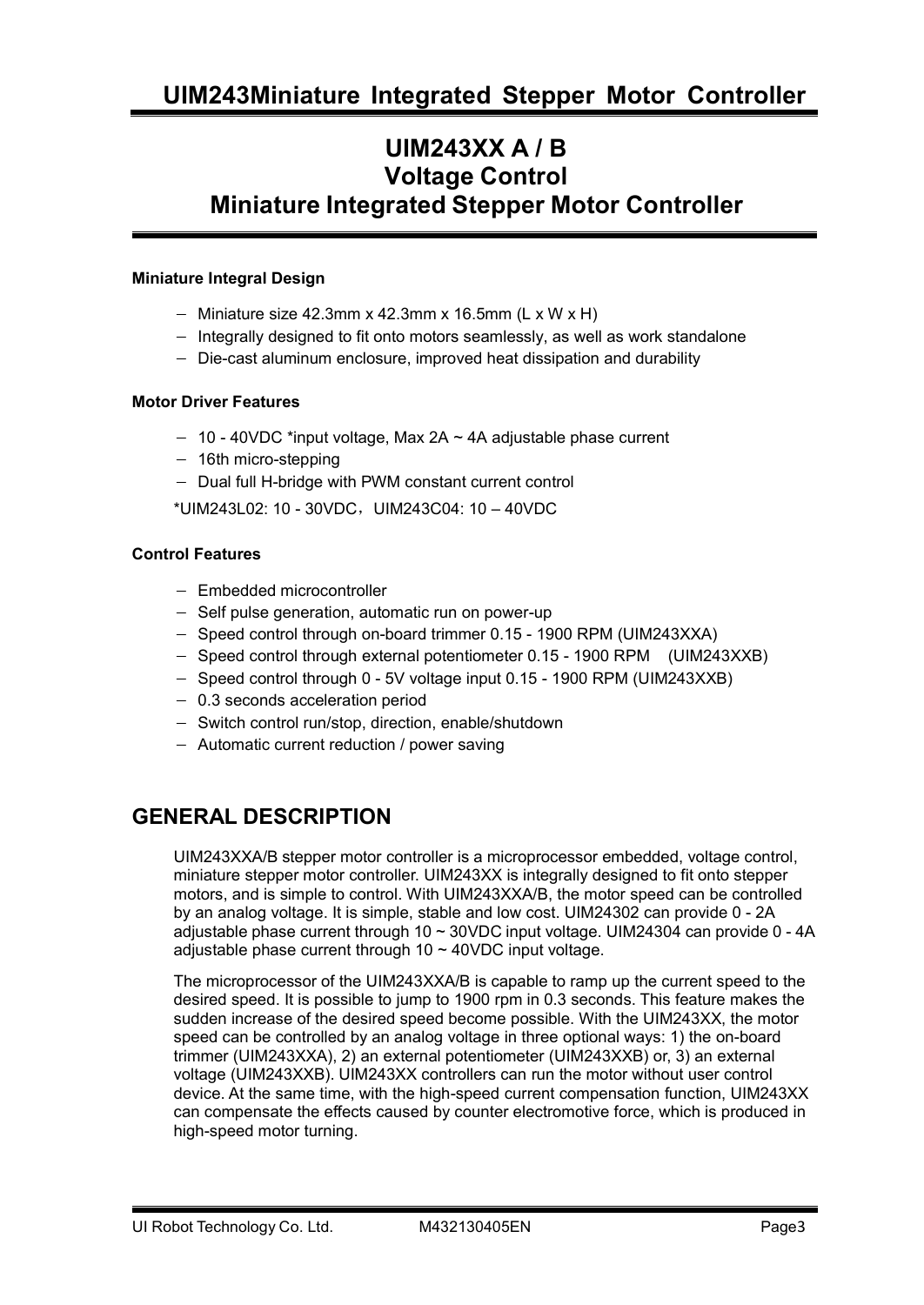## UIM243XXB

UIM243XX can be mounled onlo NEMA 17 / 23 series slepper molor seamlessly Ihrough adapling flanges. The enclosure is made of die-caslaluminum which provides a rugged durable proleclion and improves Ihe healdissipalion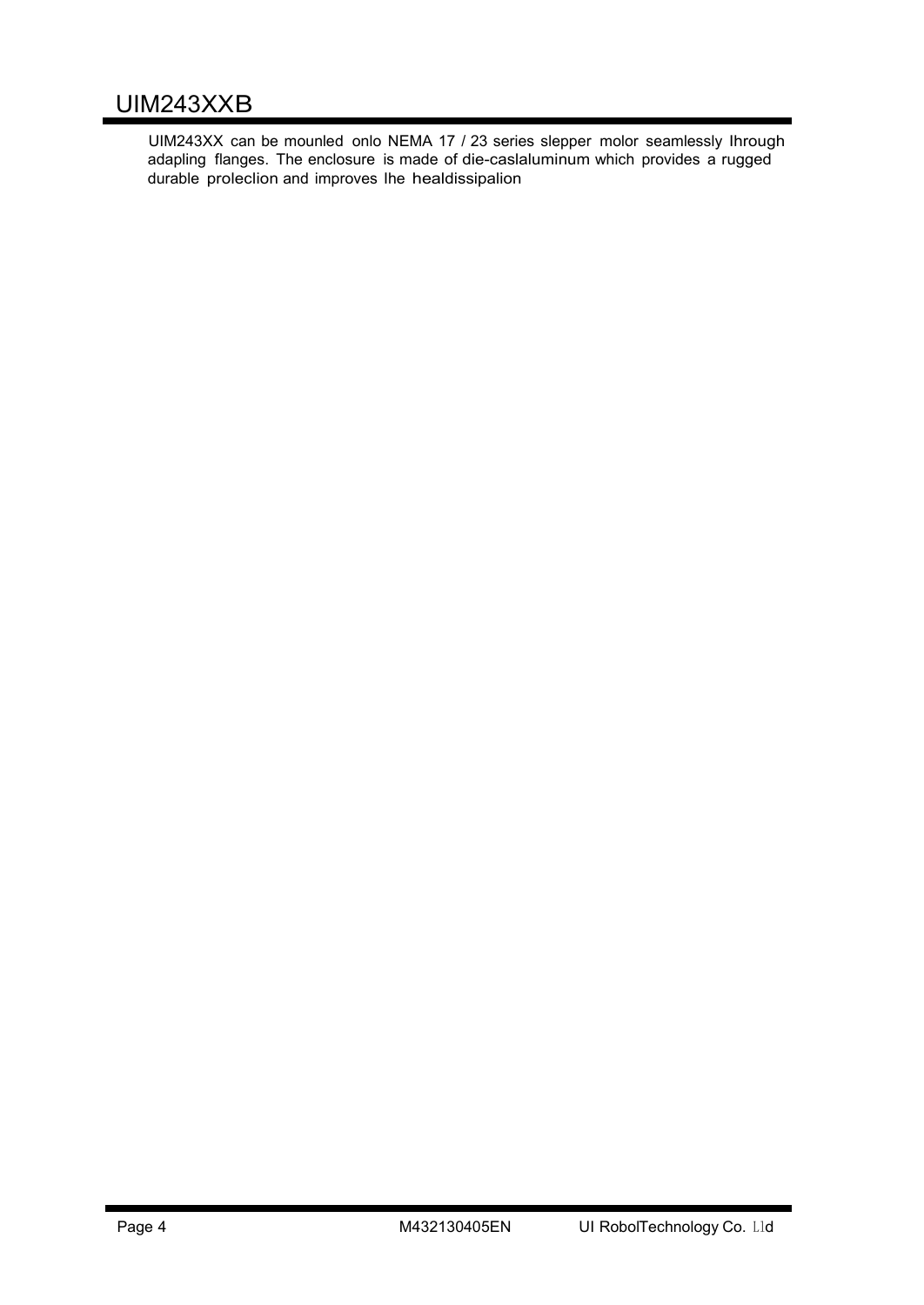## **TERMINAL DESCRIPTION**

#### **UIM243XXA Wiring Terminal**

#### **Figure0-1: UIM243XXA wiring terminal**



#### **UIM243XXB Wiring Terminal**



#### **Figure0-2: UIM243XXB wiring terminal**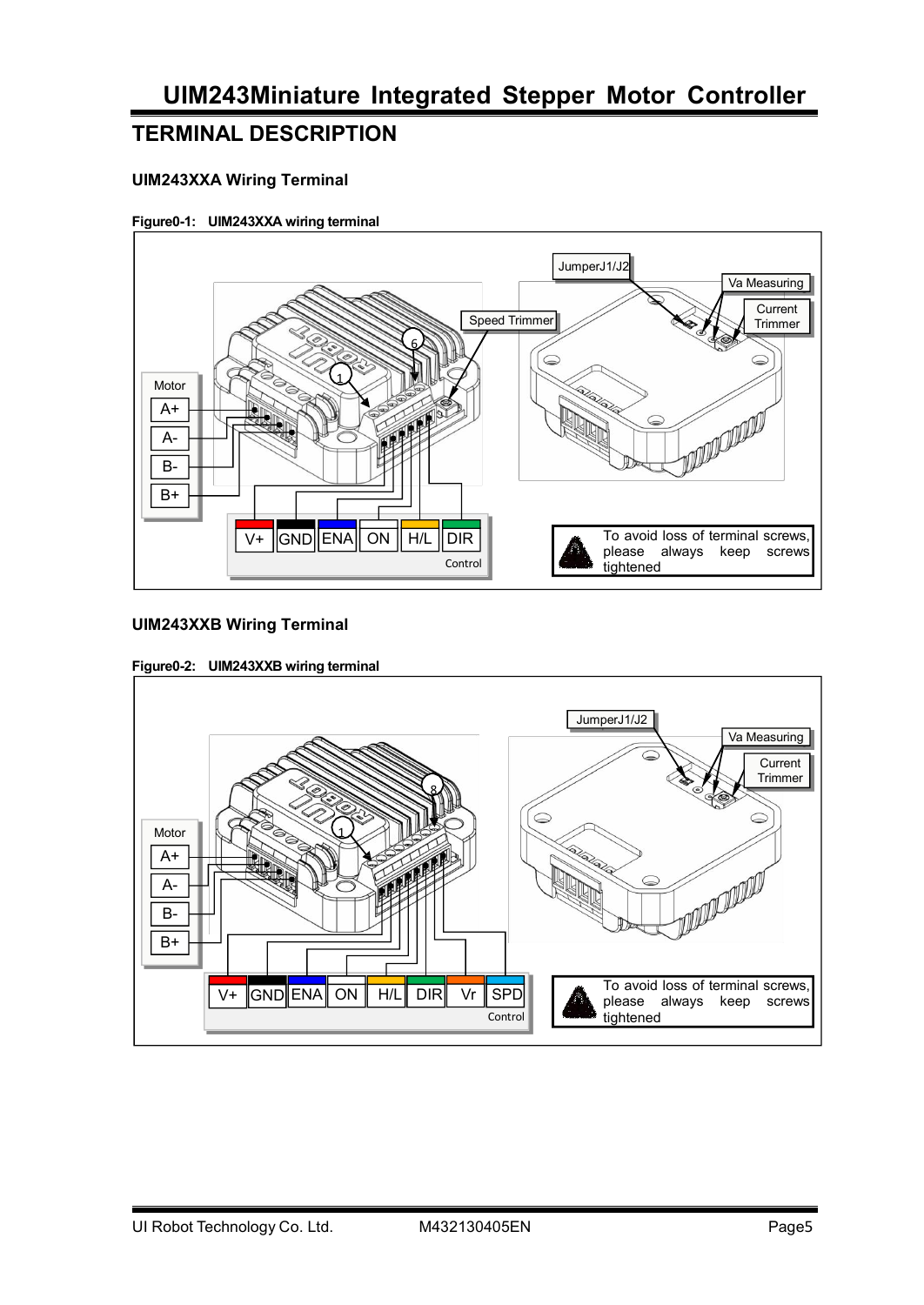#### **Control Terminals**

| <b>Terminal No.</b> | <b>Designator</b> | <b>Description</b>                                                                                                                  |  |
|---------------------|-------------------|-------------------------------------------------------------------------------------------------------------------------------------|--|
|                     | V+                | Supply voltage 10 - 40 VDC*                                                                                                         |  |
| 2                   | <b>GND</b>        | Supply voltage ground                                                                                                               |  |
| 3                   | <b>ENA</b>        | Enable/Disable H-bridge.<br>Low-level (shorten to GND): rotor is in free state<br>High-level/dangling: motor is in controlled state |  |
| 4                   | 0N                | Run/Stop.<br>Low-level (shorten to GND): motor is locked<br>High-level/dangling: motor is in controlled state                       |  |
| 5                   | H/L               | Speed Range selection.<br>Low-level (shorten to GND): low speed<br>High-level/dangling: high speed                                  |  |
| 6                   | <b>DIR</b>        | Direction input. Controlled by H/L level. Dangling is<br>regarded as high level.                                                    |  |
| 7 <sup>†</sup>      | Vr                | 5V Reference Voltage output                                                                                                         |  |
| 8 <sup>†</sup>      | <b>SPD</b>        | Speed Control Voltage input $(0 - 5V)$                                                                                              |  |

NOTICE: \* UIM243L02: 10 - 30VDC, UIM243C04: 10 - 40VDC

Only UIM243XXB provides this port.

#### **Motor Terminals**

| <b>Designator</b> | <b>Description</b>                   |
|-------------------|--------------------------------------|
| A+ / A-           | Connect to the stepper motor phase A |
| $B+ / B-$         | Connect to the stepper motor phase B |



#### **WARNING**:**Incorrect connection of phase winds will permanently damage the controller!**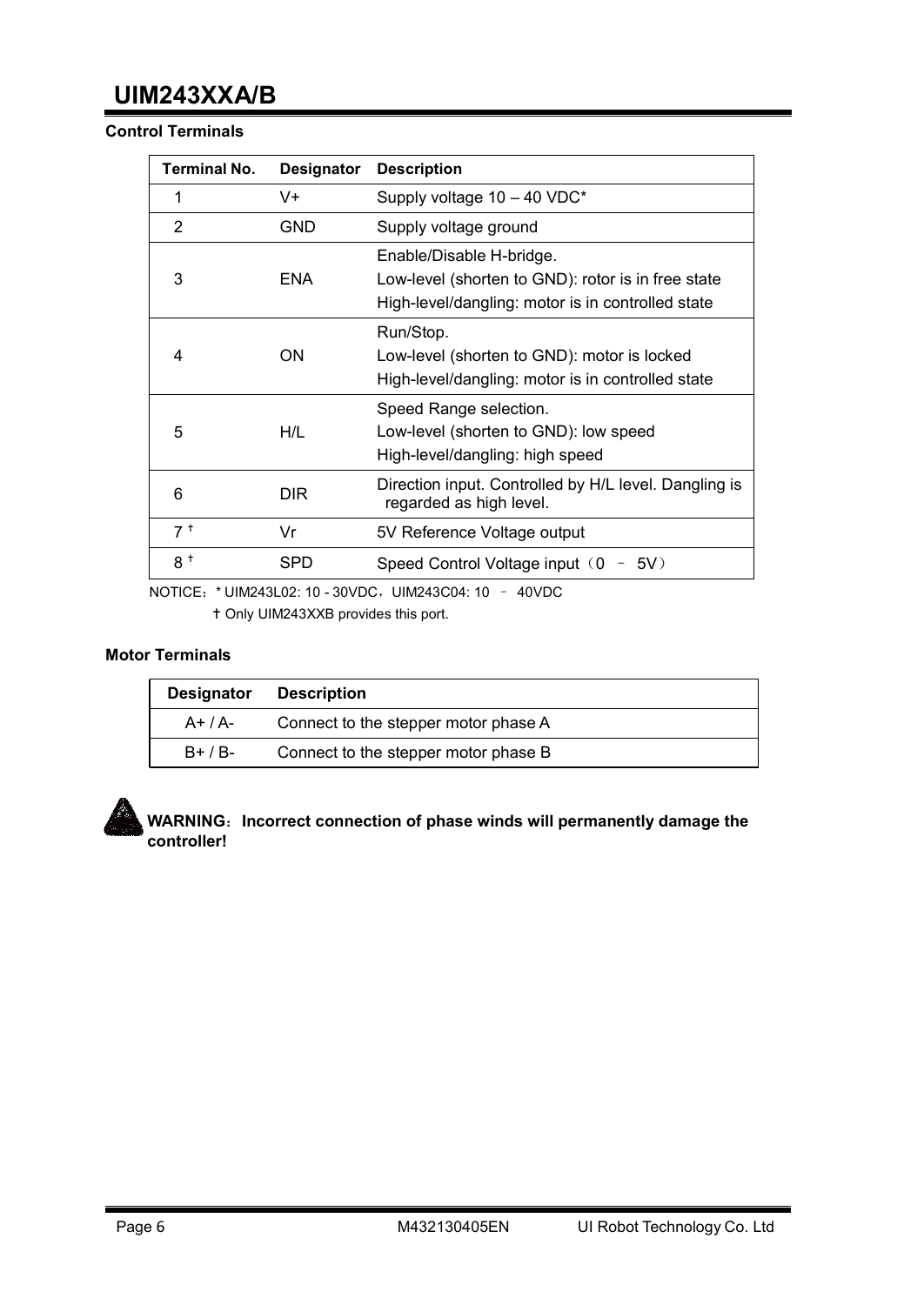## **TYPICAL APPLICATION**

UIM24302A controller is equipped with a million-cycle speed adjusting trimmer. UIM24302B allows the user to use an external potentiometer or external voltage to control the speed. Run/stop, direction, high/low speed range and, enable/disable can be controlled simply by shorting the corresponding terminal to the ground. UIM24302 controllers can run the motor without user control device.





 $*$  UIM243L02: 10 - 30VDC, UIM243C04: 10 - 40VDC

#### **UIM243XXB with External POT**

For users need to use external potentiometer (POT) to control the speed, UIM24302B provides a 5V reference voltage output, and a speed control voltage input port. The resistance of the POT should be between 5K and 10K ohms. Less than 5K will result in excessive power consumption, and larger than 10K will cause inaccurate measurement.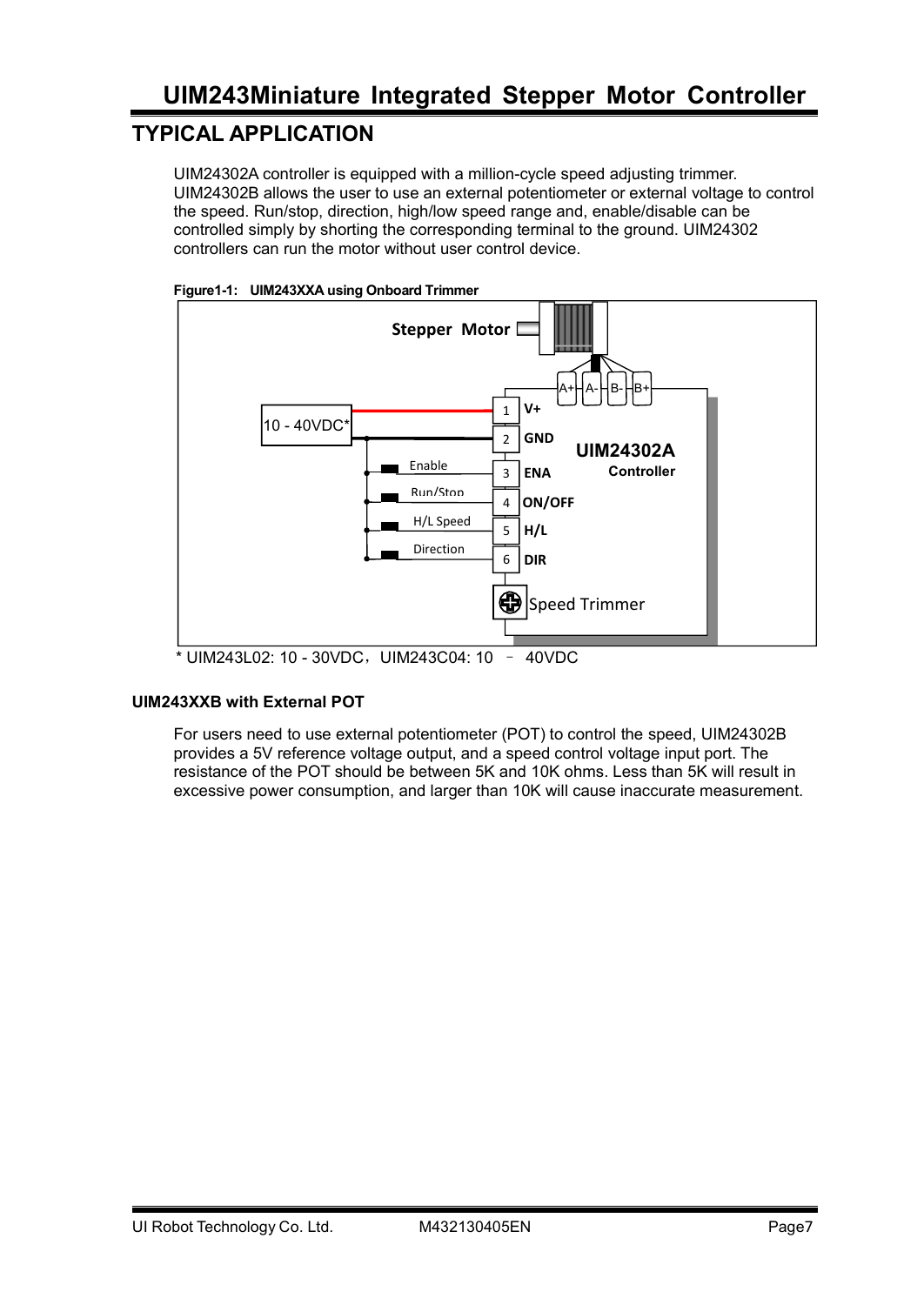

 $*$  UIM243L02: 10 - 30VDC, UIM243C04: 10 - 40VDC

#### **UIM243XXB with External Control Voltage**

For users want to use an external voltage to control the speed to facilitate the needs such as microprocessor D/A control, UIM24302B provides a speed control voltage input port. The external control voltage must share the common ground with the UIM24302B controller. In other words, the ground of the external control voltage must be linked to the terminal 2

*The external control range must between -0.3V and 5.3V. Voltage outside the range will only produce smoke.*



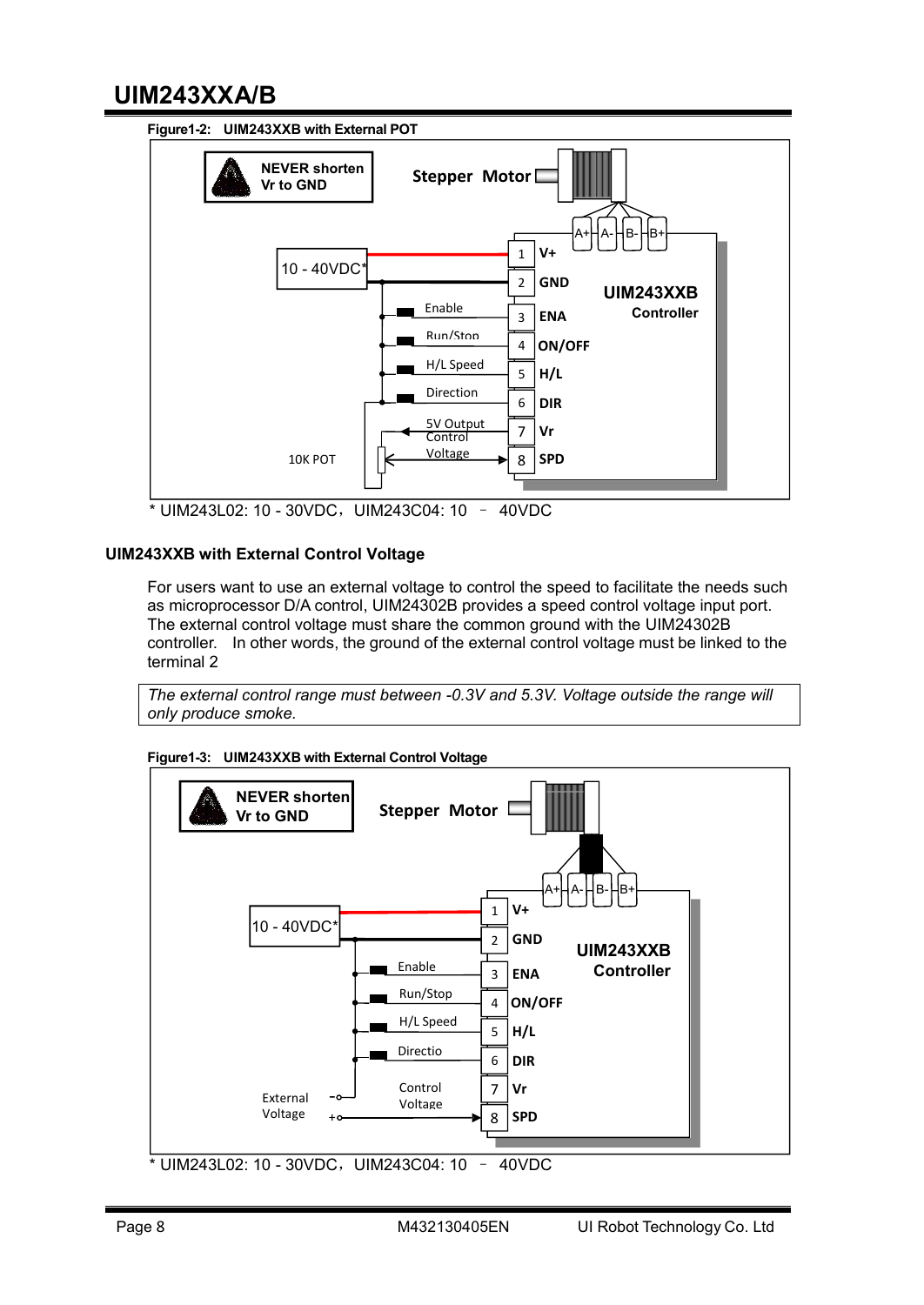## **CHARACTERISTICS**

#### **Absolute Maximum Ratings (†)**

| Ambient temperature under bias ………………………………………………………… -40℃ to +85℃<br>†NOTICE: Stresses above those listed under "Absolute Maximum Ratings" may cause permanent damage to the<br>device. This is a stress rating only and functional operation of the device at those or any other conditions above those<br>indicated in the operation listings of this specification is not implied. Exposure to maximum rating conditions for |                                                 |  |
|----------------------------------------------------------------------------------------------------------------------------------------------------------------------------------------------------------------------------------------------------------------------------------------------------------------------------------------------------------------------------------------------------------------------------------|-------------------------------------------------|--|
|                                                                                                                                                                                                                                                                                                                                                                                                                                  |                                                 |  |
|                                                                                                                                                                                                                                                                                                                                                                                                                                  |                                                 |  |
|                                                                                                                                                                                                                                                                                                                                                                                                                                  | extended periods may affect device reliability. |  |

#### **Electrical Characteristics**(**Ambient Temperature 25**℃)

| <b>Supply Power Voltage</b>  | 10 - 30VDC (243L02); 10 - 40VDC (243C04);                  |
|------------------------------|------------------------------------------------------------|
| Motor Output Current         | Max 2A per phase (Adjustable through on-board trimmer)     |
| Driving Mode                 | PWM constant current                                       |
| <b>Stepping Resolution</b>   | 16 <sup>th</sup> fixed                                     |
| <b>Insulation Resistance</b> | $>100$ MQ                                                  |
| Dielectric Strength          | 0.5KV in one minute                                        |
| Speed Range                  | 8 Hz - 102K Hz, 0.15 - 1912.5 RPM<br>$(1.8^{\circ}$ Motor) |

#### **Environment Requirements**

| Cooling             | Free air                                 |
|---------------------|------------------------------------------|
| Working environment | Avoid dust, oil mist and corrosive gases |
| Working temperature | $-40C - 85C$                             |
| Humidity            | <80%RH, no condensation, no frosting     |
| Vibration           | 3G Max                                   |
| Storage temperature | $-50C \sim 150C$                         |

#### **Size and Weight**

| Size  | 42.3mm x 42.3mm x 16.5mm |
|-------|--------------------------|
| Wight | $0.1$ kg                 |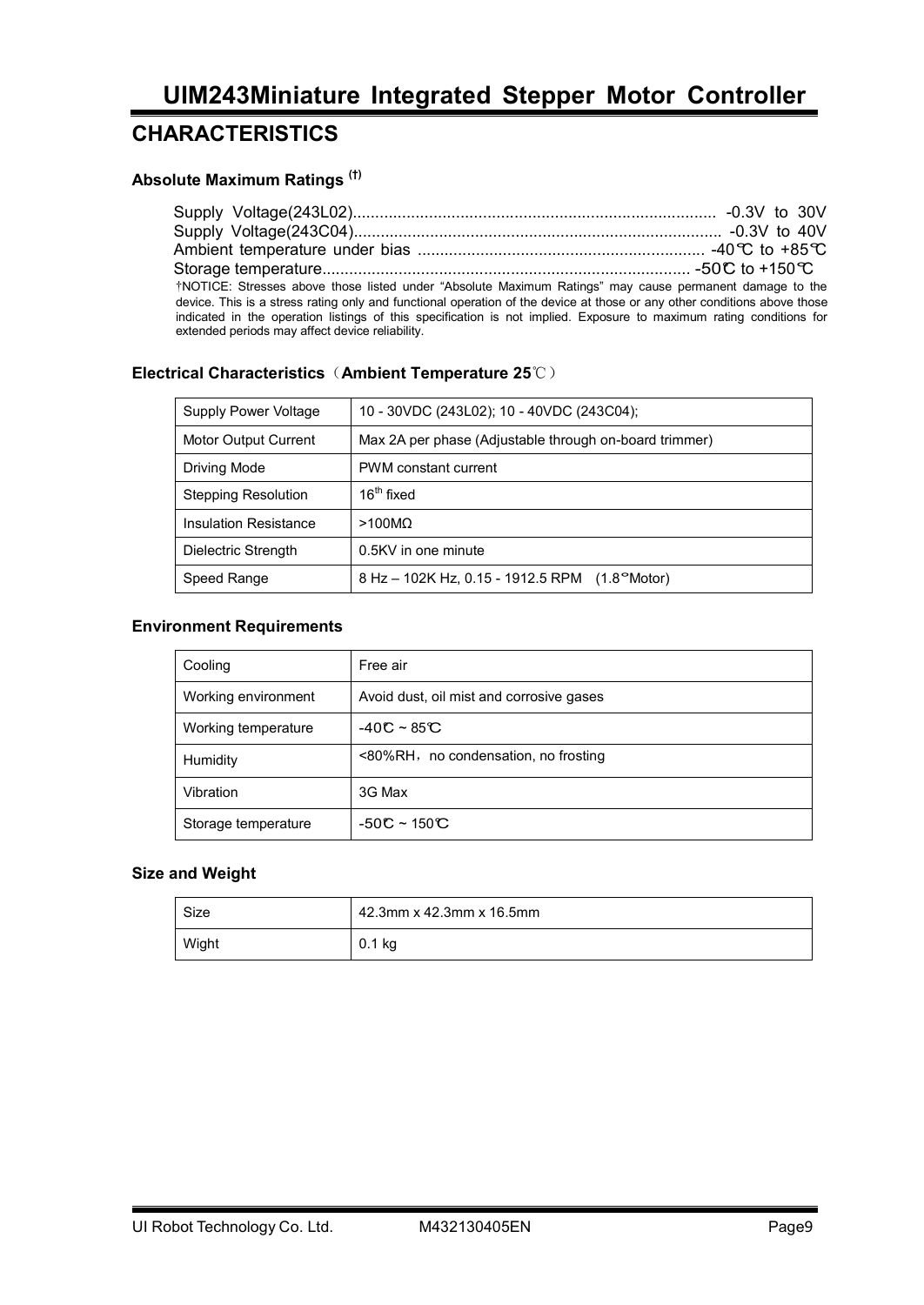## **FUNCTIONAL DESCRIPTION**

#### **Supply Voltage**

Because of the design of power supply, UIM243XX accepts a wide range input voltage.

UIM243L02A/B controller accepts a wide range inputvoltage from 10 to 30VDC.

UIM243C04A/B controller accepts a wide range input voltage from 12 to 40VDC.

#### **Output Phase Current**

UIM243XX is capable of providing a maximum 2A / 4A phase output current. In specific application, the peak output current needs to be adjusted to meet the rated motor current. A trimmer (potentiometer) is provided to serve this purpose at the bottom of the controller, as shown in the figure 3-1.

UIM243L02: A mapped voltage "Va" of  $0 - 4V$  proportionally represents  $0 \sim 2A$ .

UIM243C04: A mapped voltage "Va" of 0 - 4V proportionally represents  $0 \sim 4A$ .

Please note that, the controller needs to be powered before mapped voltage "Va" can be measured. Reboot of the controller is required after the setup the phase current.





#### **Speed Control**

UIM243XX onboard processor is able to produce 8 Hz – 102 KHz step driving pulses. Under 16th micro stepping, that pulse rate equal to 0.15 – 1900 RPM speed for a 1.8 degree stepper motor.

UIM243XX provides three methods to adjust the speed:

#### **Onboard trimmer**

For UIM243XXA, adjusting the onboard trimmer will give the desired motor speed.

#### **External potentiometer**

For users who need to use external potentiometer (POT) to control the speed, UIM243XXB provides a 5V reference voltage output, and a speed control voltage input port. The resistance of the POT should be between 5K and 10K ohms. Less than 5K will result in excessive power consumption, and larger than 10K will cause inaccurate measurement.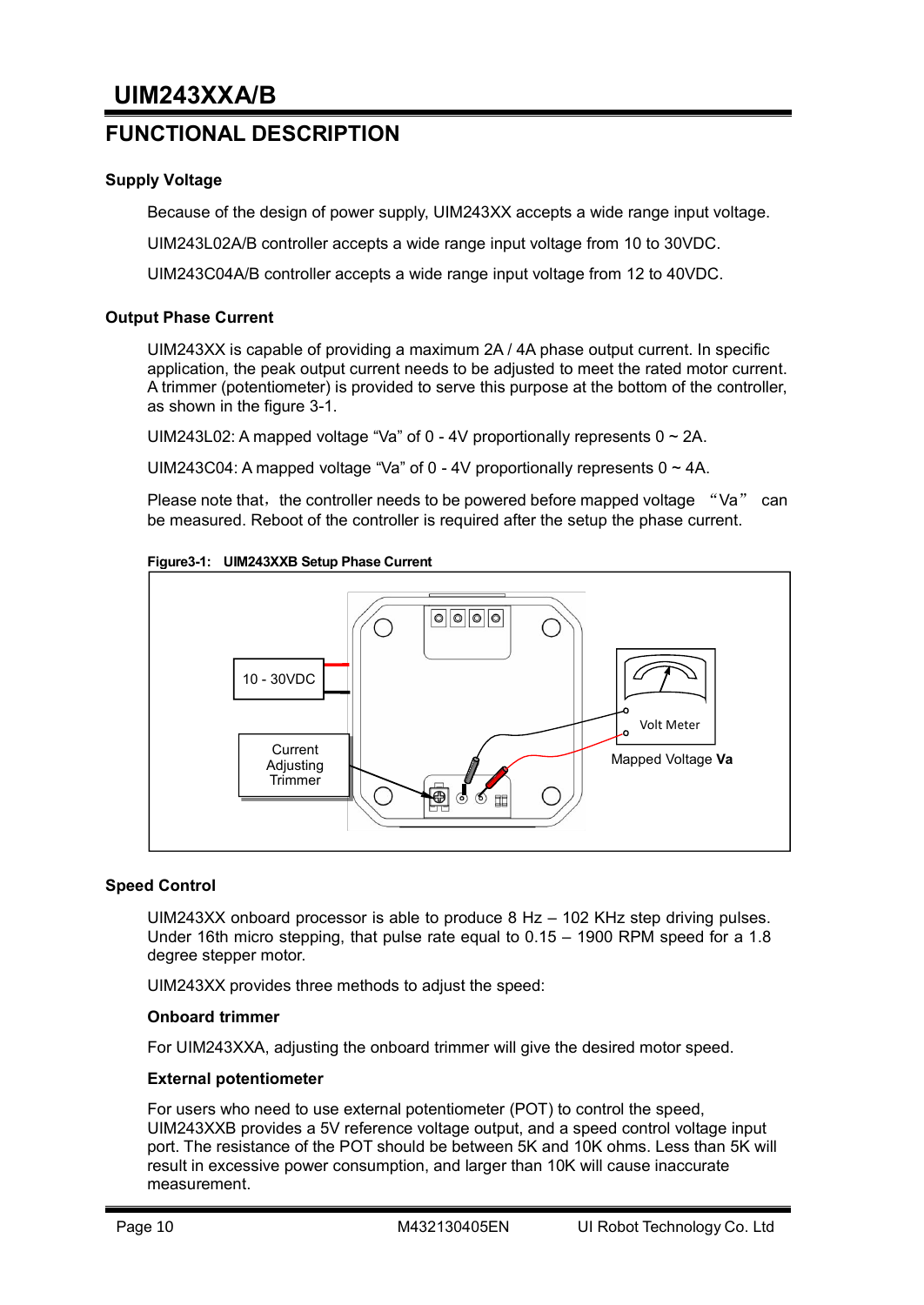#### **External control voltage**

For users want to use an external voltage to control the speed to facilitate the needs such as microprocessor D/A control, UIM243XXB provides a speed control voltage input port. The external control voltage must share the common ground with the UIM243XXB controller. In other words, the ground of the external control voltage must be linked to the terminal 2. In addition, the external control range must between -0.3V and 5.3V. Voltage outside the range will only produce smoke.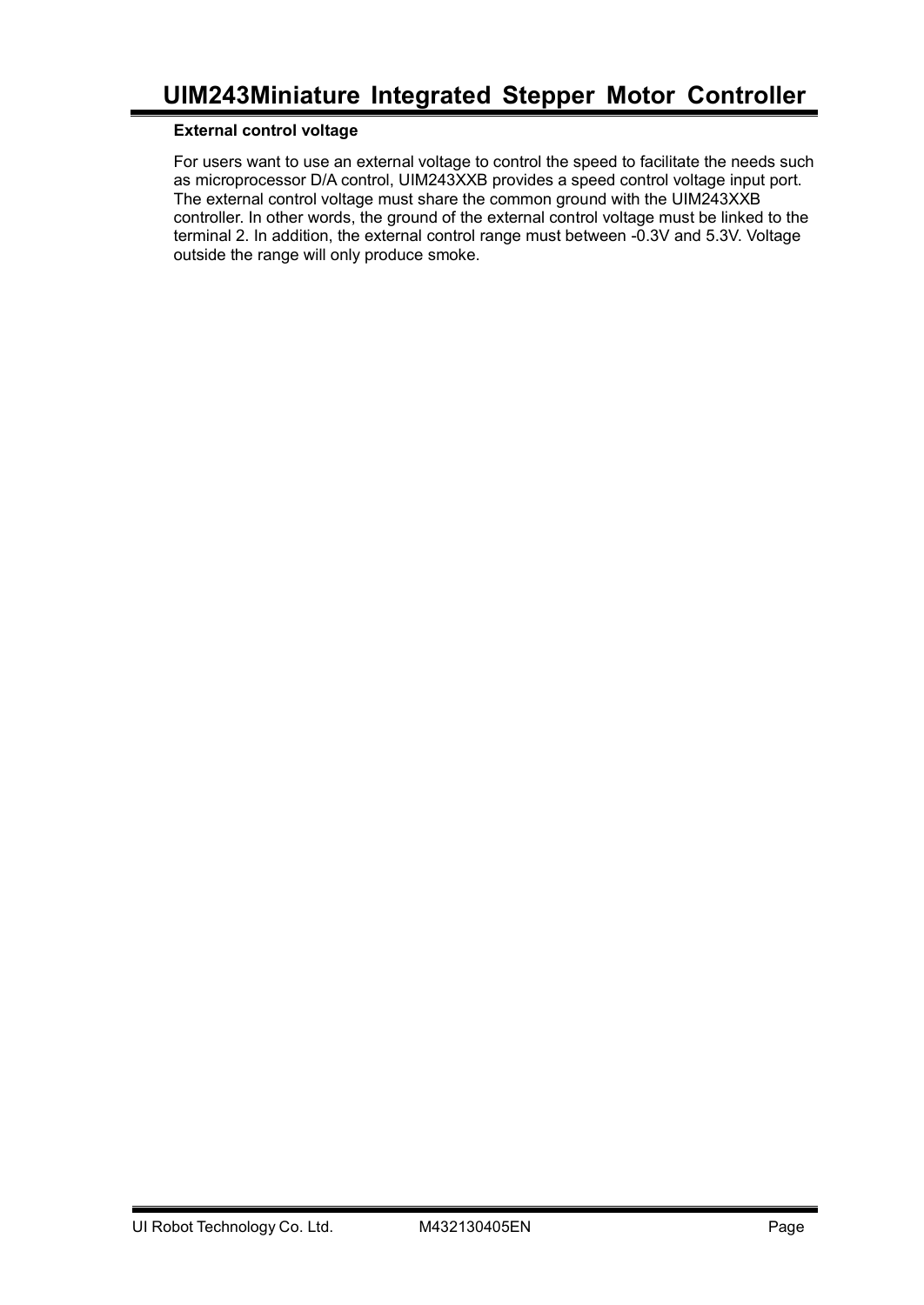#### **Speed Range Selection**

To preserve the accuracy of the measurement of the speed control voltage, the user should select the proper speed range. Since the voltage measurement accuracy is 8bit, (UIM243XX uses a 10bit A/D converter, and abandon the last 2 digits to suppress the noise), the speed adjusting is not continuous, but has an incremental of 1/255 of the max speed. Selecting the proper speed range can improve the accuracy of the speed.





#### **High Speed Range**

When the desired speed is high, the high speed range should be selected, by leaving the terminal 5 open (i.e., not connected) or linking to 5V. In the high speed range, there are two jumpers at the bottom of the controller, which can further limit the range of the speed. The relationship between the two jumpers and the speed range is given in the following table:

| J1    | J2    | Pulse Frequency (Hz) | Speed for $1.8^{\circ}$ stepper(RPM) | <b>Note</b>             |
|-------|-------|----------------------|--------------------------------------|-------------------------|
| open  | open  | 100 - 102K           | $1.875 - 1912.5$                     |                         |
| short | short | 100 - 102K           | $1.875 - 1912.5$                     | <b>Factory Defauilt</b> |
| open  | short | $100 - 51K$          | $1.875 - 956.25$                     |                         |
| short | open  | $100 - 25.5K$        | $1.875 - 478.125$                    |                         |

#### **Low Speed Range**

When the desired speed is low, the low speed range should be selected, by linking the terminal 5 to ground (i.e., terminal 2). In the low speed range, there are two jumpers at the bottom of the controller, which can further limit the range of the speed. The relationship between the two jumpers and the speed range is given in the following table:

| J <sub>1</sub> | J2    | Pulse Frequency (Hz) | Speed for $1.8^{\circ}$ stepper (RPM) | <b>Note</b>             |
|----------------|-------|----------------------|---------------------------------------|-------------------------|
| open           | open  | $8 - 8.16K$          | $0.15 - 153$                          |                         |
| short          | short | $8 - 8.16K$          | $0.15 - 153$                          | <b>Factory Defauilt</b> |
| open           | short | $8 - 4.08K$          | $0.15 - 76.5$                         |                         |
| short          | open  | $8 - 1.04K$          | $0.15 - 38.25$                        |                         |

NOTICE: Please provide your speed range when ordering, if you want the jumpers to be set by the factory.

#### **Acceleration Deceleration**

The microprocessor of the UIM24302A/B is capable to ramp up the current speed to the desired speed in 0.3 seconds, even when the speed control voltage is changing. This feature makes the sudden increase of the desired speed become possible.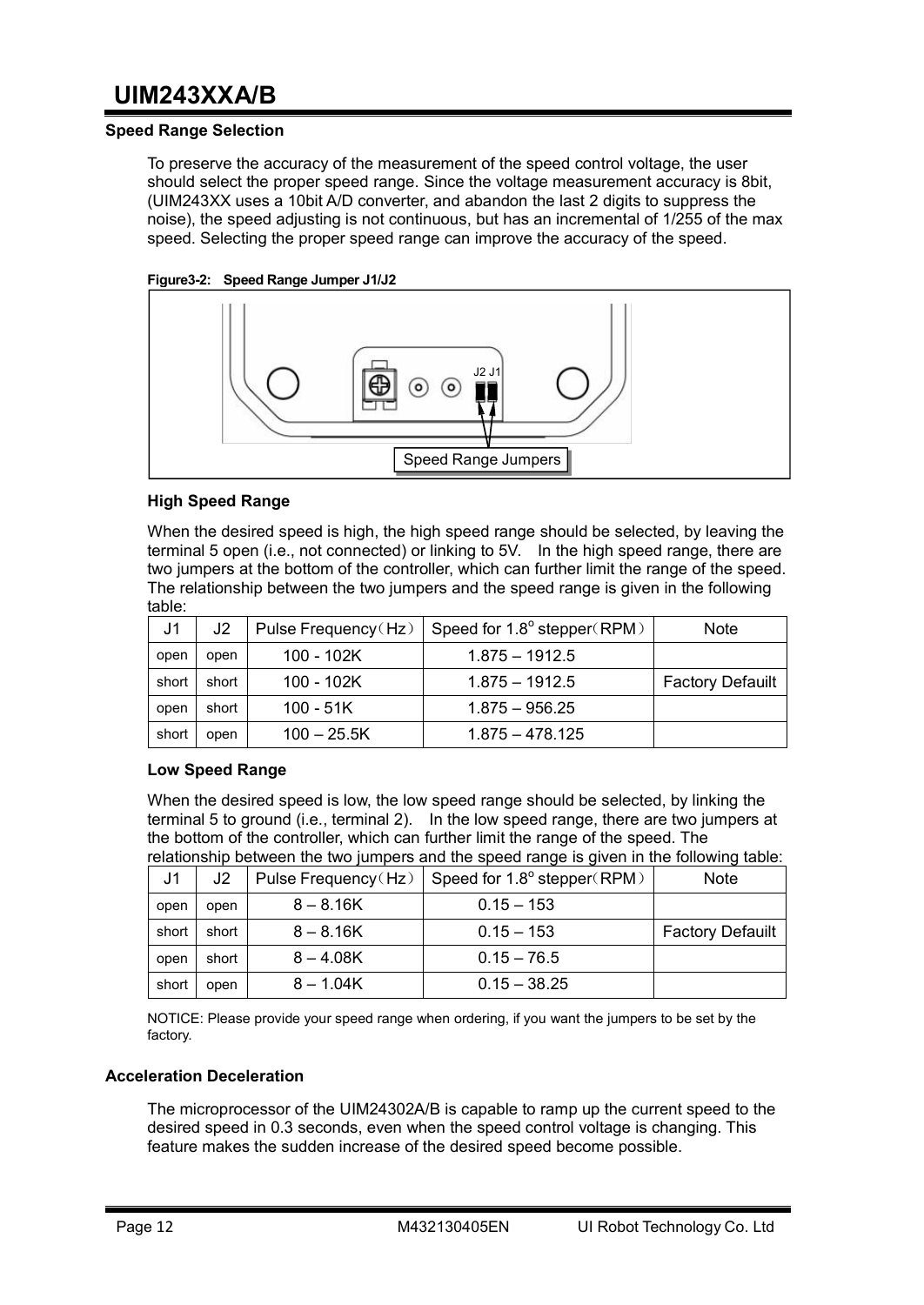To guaranlee Ihe molor can slop as quicker as possibleIhe deceleralion rale is sel10 infinilywhich means Ihe molor will oulpula desired speed (Iower Ihan currenlspeed) immedialely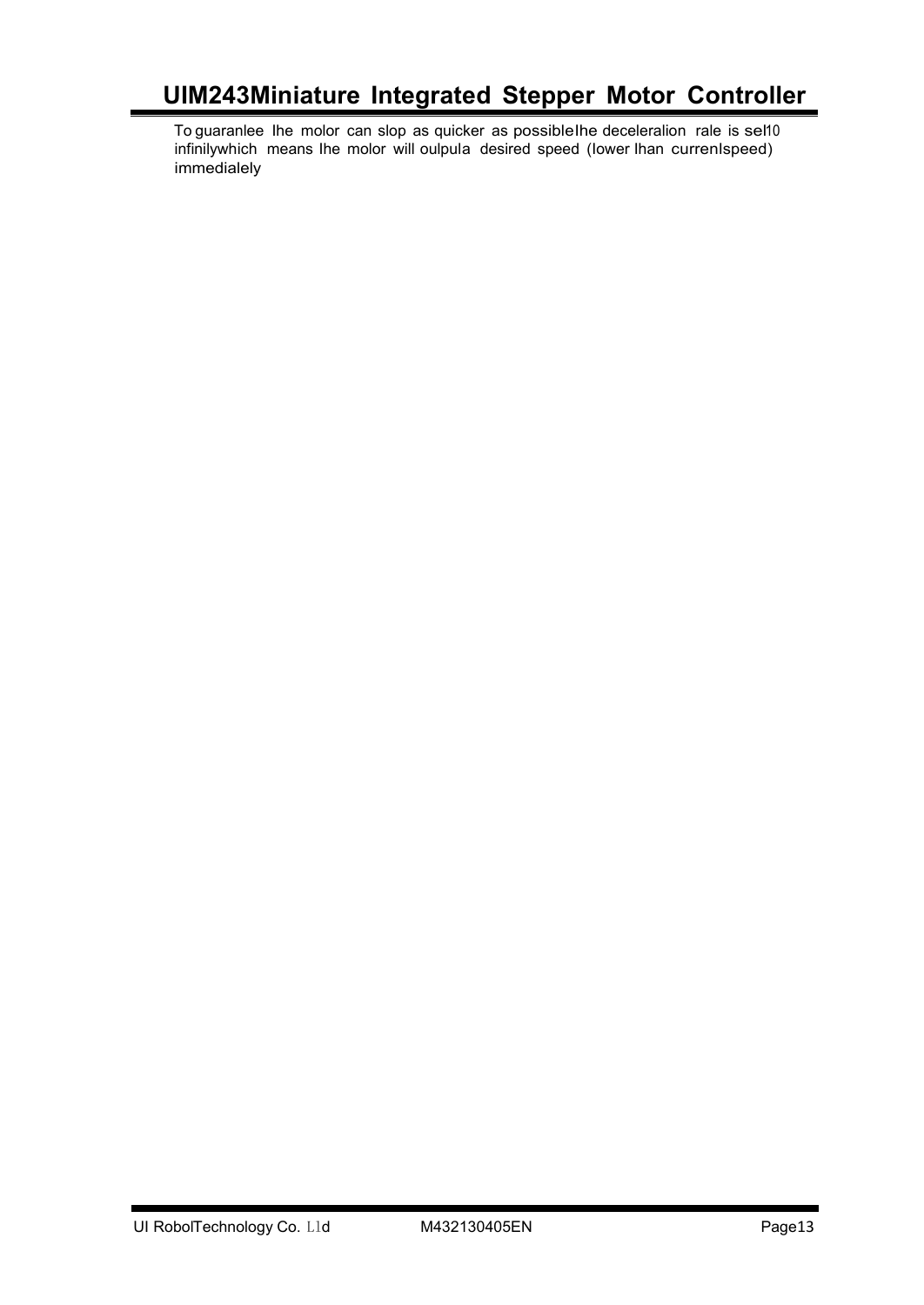# **APPENDIX A DIMENSIONS**



Units: mm